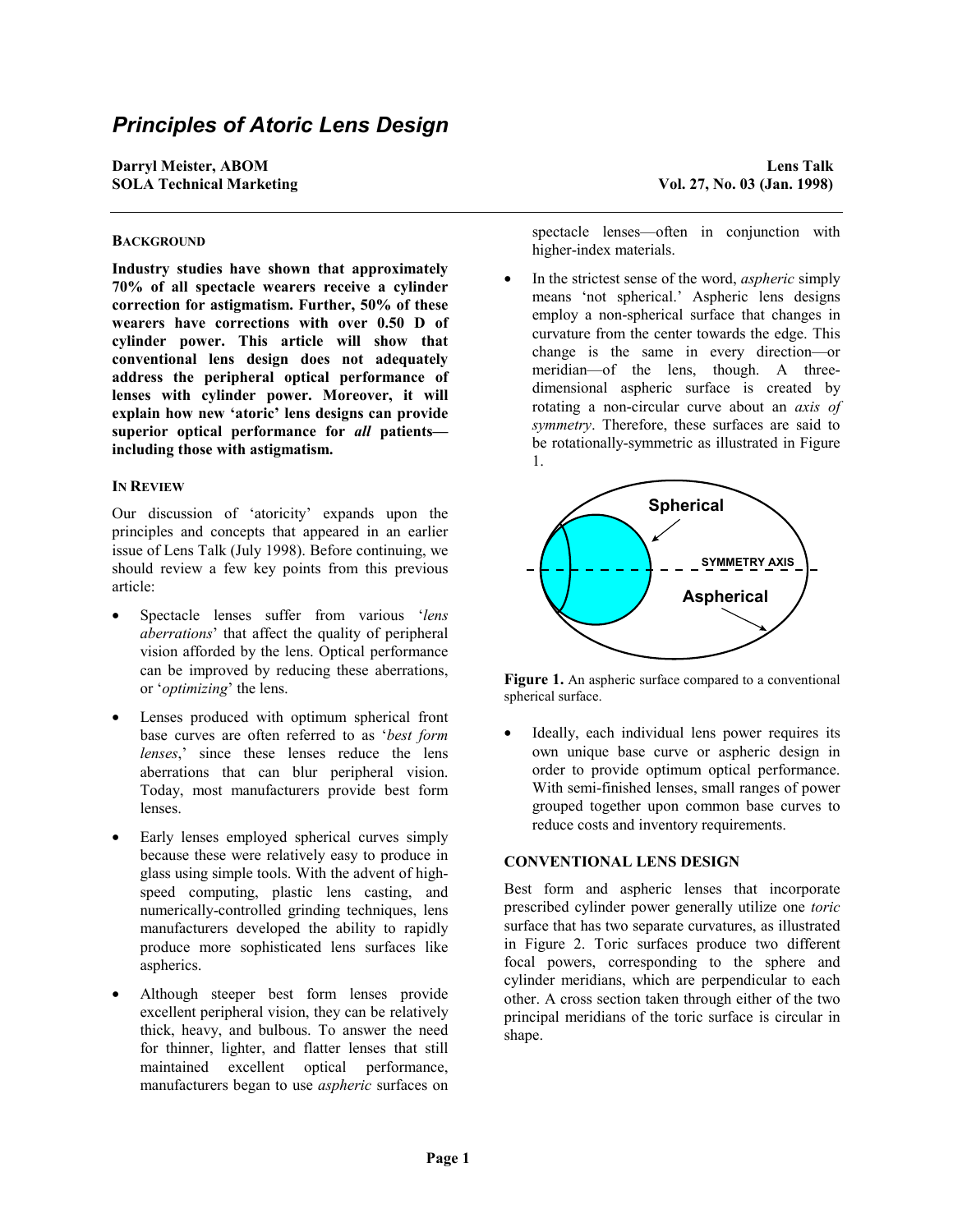

Figure 2. Toric surface with circular cross sections.

Sphero-cylindrical lenses that use toric surfaces to produce cylinder power vary in power between the sphere and cylinder meridians of the lens, as shown in Figures 3 and 4. This is not the case with spherical lenses, which have a constant power around each meridian of the lens. Consider the comparison below:



**+2.00 sph**

**Figure 3.** This +2.00 D spherical-powered lens has the same power through every raidal direction (or meridian) of the lens.



**+2.00 -1.00 × 090**

**Figure 4.** This *sphero-cylindrical* lens varies in power from meridian to meridian. The 90° meridian contains the sphere power of  $+2.00$  D, and the  $180^\circ$  meridian contains the combined sphere *and* cylinder power:  $+2.00 + -1.00 =$  $+1.00$  D.

Because each lens power requires its own lens form to eliminate aberrations, the design of lenses with sphere *and* cylinder powers cannot be entirely optimized using conventional spherical surfaces. The lens designer may choose the optimum front curve based upon the sphere meridian, the cylinder

meridian, or the average power (*spherical equivalent*) of the lens. In lenses with low cylinder power the performance differences are generally negligible, but in higher cylinder powers the field of clear vision is often considerably reduced—no matter which approach is used. Best form and aspheric lenses with cylinder power could more accurately be described as a 'best compromise' lens.

## **ATORIC LENS DESIGN**

Over the past few years, additional advances in lens design have provided lens designers with the ability to produce surfaces even more complex than the rotationally-symmetrical aspheric designs described earlier. By literally varying the amount of asphericity from one meridian of the lens to another, an *atoric* surface can be produced. Just as *aspheric* denotes a surface that departs from being completely spherical, 'atoric' denotes a surface that departs from being an exact circular toric. Figure 5 depicts one possible atoric surface.



**Figure 5.** An *atoric* surface with a differing amount of asphericity applied to the sphere and cylinder meridians.

Atoricity is an extension of aspheric design technology, allowing lens designers to optimize for *both* the sphere and cylinder powers of a lens. This ensures that nearly all wearers enjoy the same wide field of vision, especially those with astigmatism. Atoric lenses consistently outperform either best form (with spherical base curves) or rotationallysymmetrical aspheric lenses across a wide range of prescriptions.

The atoric lens provides a significantly wider field of perfectly clear vision, and consistently provides optical performance superior to conventional lens designs over a wide range of lens powers—especially higher cylinder powers. Let's look at the differences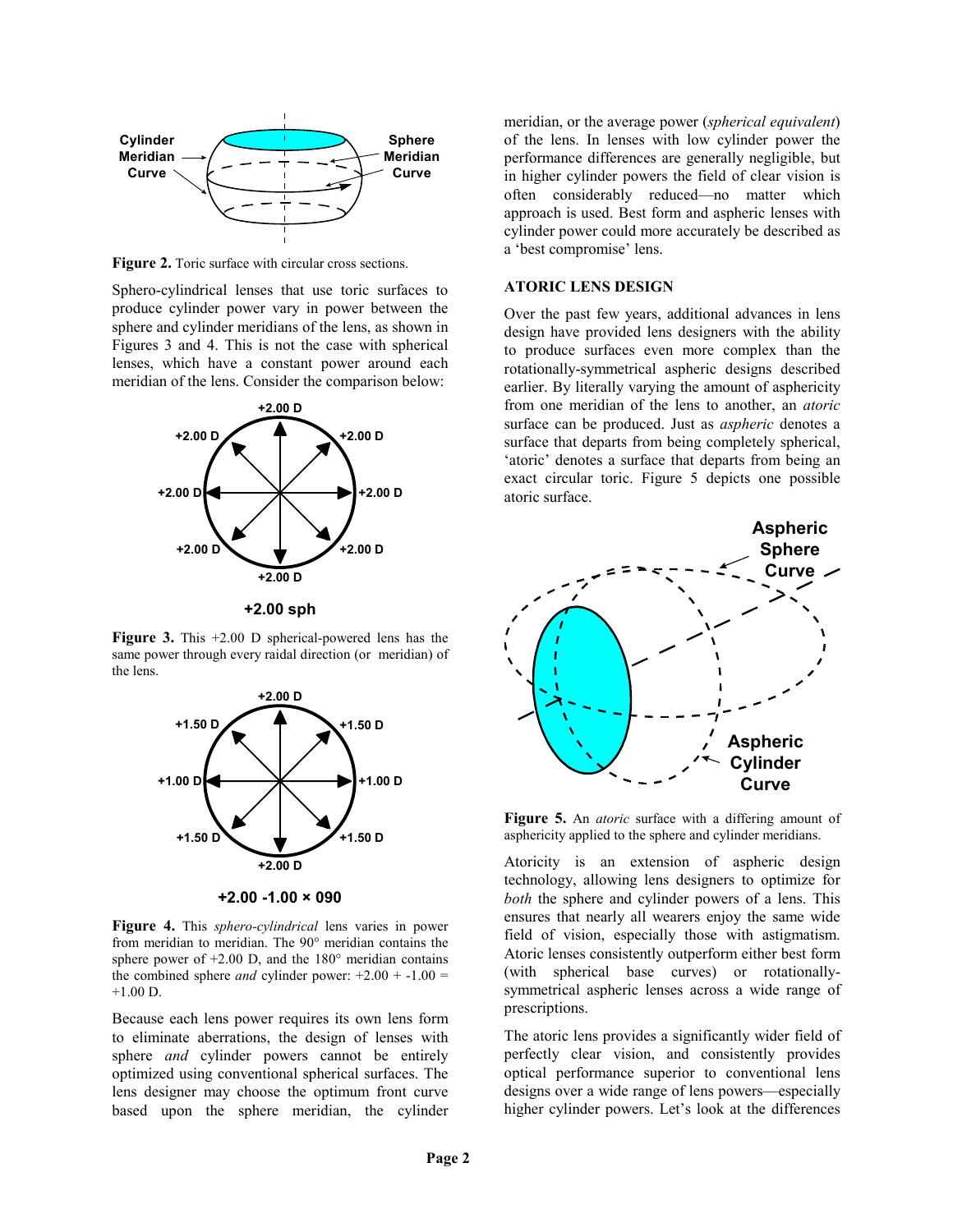between best form, aspheric, and atoric optimization strategies using an actual prescription. Figure 6 compares the '*relative asphericity*' (an abstract correction concept used here for illustrative purposes) of three different lens designs for the following prescription:  $+2.00 -1.00 \times 0.00$ .



**Atoric Surface**

**Figure 6.** Relative asphericity (or correction factors) for spherical, aspheric, and atoric surfaces.

These values more or less represent the relative departure of the surface from a perfect circle through each meridian, and can be thought of as the amount of *asphericity* present through that meridian. The further this value departs from 0.0, the more aspheric (or non-circular) the curvature of the surface is through that meridian. We can think of this relative value as the '*correction factor*' for now (again, strictly for our purposes).

Spherical surface. It has a relative value of 0.0 in every direction (or meridian)—meaning that it is perfectly spherical in every direction. Therefore, the +2.00 D sphere meridian receives the same correction factor of  $0.0$  as the  $+1.00$  D cylinder meridian does. We know these two powers should be optimized differently, since a +1.00 D power requires a flatter base curve than a +2.00 D power.

Aspheric surface. It has a relative value of -4.0, indicating the aspheric lens departs significantly from the spherical lens in every direction (or meridian). This is what is meant by the phrase '*rotationallysymmetric*'—the lens surface have the same curvature in every direction, and can be produced by simply rotating a single curve with the appropriate relative asphericity about an axis. Again, the aspheric lens provides only the one correction factor of -4.0 through every meridian.

Atoric surface. Note how the relative asphericity changes from meridian to meridian. The +2.00 D meridian has a correction factor of -4.0, while the +1.00 D meridian has a factor of -1.5. In essence, each meridian of the lens has been adjusted with the correction factor specifically required for that particular power. This ensures that both the sphere and cylinder meridional powers—as well as all of the powers in between—are properly optimized.

Unfortunately, conventional spectacle lens surfacing equipment was not designed to manufacture these rather complex surfaces. For instance, modern cylinder machines and lap tools—which are used for fining and polishing the generated lens surface—can only produce spherical and circular toric surfaces because of the geometry and motions involved. Although there are systems available that use either a 'cut and coat' process or a numerically-controlled milling machine along with flexible-pad polishing, these systems are quite expensive and cost-prohibitive for most laboratories at this point.

Currently, most atoric lenses are available in either of two forms: factory finished stock lenses—which have had the atoric surface molded at the factory, and custom-ground semi-finished lenses—which have had the atoric surface ground using the equipment described above (typically also at the factory level).

The atoric design strategies that we've discussed so far are generally applicable to any single vision (or even multifocal) lens design. Certain manufacturers have begun offering 'atoric' progressive addition lenses, but it should be noted that these atoric designs differ slightly from the design that we have looked at so far. These designs still optimize for both the sphere